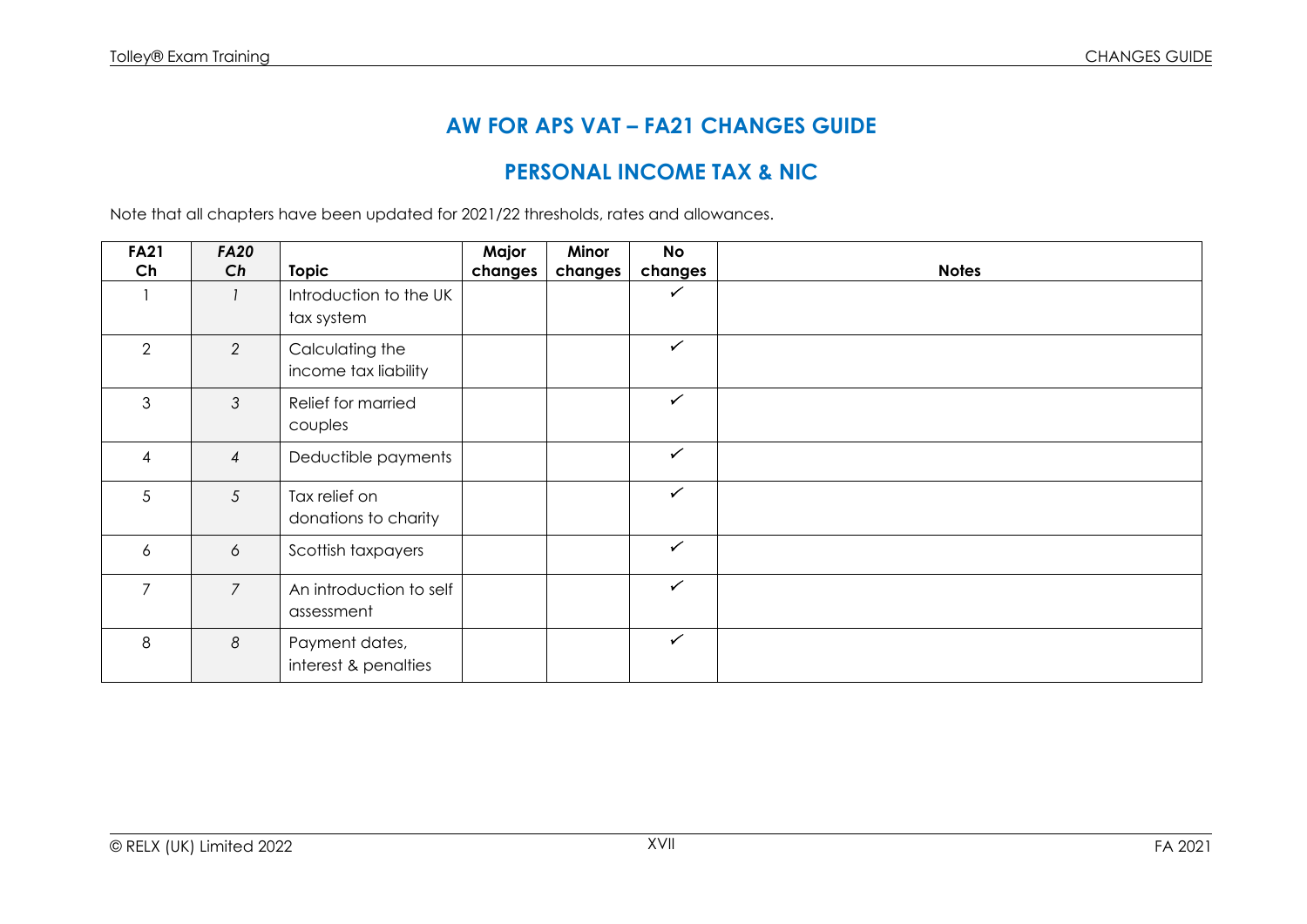| 9  | $\circ$         | Introduction to<br>property income                 |  | $\checkmark$ |  |
|----|-----------------|----------------------------------------------------|--|--------------|--|
| 10 | 10 <sup>°</sup> | Property income:<br>further aspects                |  | $\checkmark$ |  |
| 11 | 11              | Introduction to<br>employment income<br>& benefits |  | $\checkmark$ |  |
| 12 | 12              | Company car & fuel<br>benefits                     |  | $\checkmark$ |  |
| 13 | 13              | Living<br>accommodation:<br>taxable benefits       |  | $\checkmark$ |  |
| 14 | 14              | Loans to employees<br>& use of assets              |  | $\checkmark$ |  |
| 15 | 15              | Miscellaneous<br>benefits                          |  | $\checkmark$ |  |
| 16 | 16              | Expenses of<br>employment                          |  | $\checkmark$ |  |
| 17 | 17              | Introduction to PAYE                               |  | $\checkmark$ |  |
| 18 | 18              | Operation of the<br>PAYE System                    |  | $\checkmark$ |  |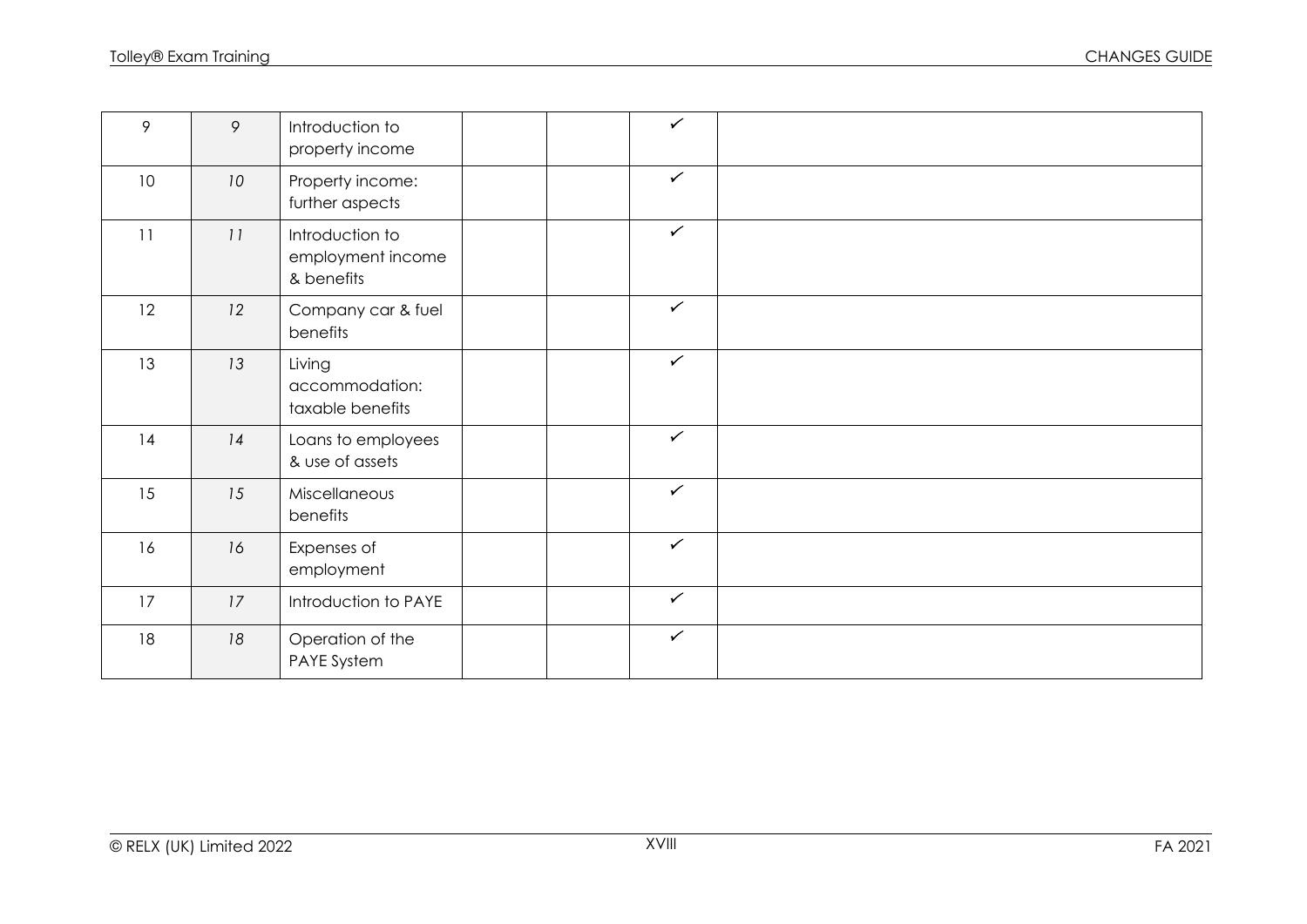| 19 | 19 | Class 1 National<br>Insurance<br>Contributions                    | $\checkmark$ |              | 0% rate for secondary NICs where employee is an armed<br>forces veteran                                                                                                                   |
|----|----|-------------------------------------------------------------------|--------------|--------------|-------------------------------------------------------------------------------------------------------------------------------------------------------------------------------------------|
| 20 | 20 | Class 1A & 1B<br>National Insurance                               |              | $\checkmark$ |                                                                                                                                                                                           |
| 21 | 21 | Classes 2 and 4<br>National Insurance                             |              | $\checkmark$ |                                                                                                                                                                                           |
| 22 | 22 | Termination<br>payments                                           |              | $\checkmark$ |                                                                                                                                                                                           |
| 23 | 23 | Employed or self<br>employed?                                     |              | $\checkmark$ |                                                                                                                                                                                           |
| 24 | 24 | Off-Payroll Working<br>(previously Personal<br>Service Companies) |              | $\checkmark$ | Content combined with content from Employment<br>Intermediaries and the Public Sector chapter. Rewritten and<br>updated to take account of the changes to the rules from 6<br>April 2021. |
|    | 25 | Employment<br>Intermediaries and<br>the Public Sector             |              | $\checkmark$ | Deleted for FA2021                                                                                                                                                                        |
| 25 | 26 | Construction Industry<br>Deduction Scheme                         | $\checkmark$ |              | Minor amends including to definition of contractor.                                                                                                                                       |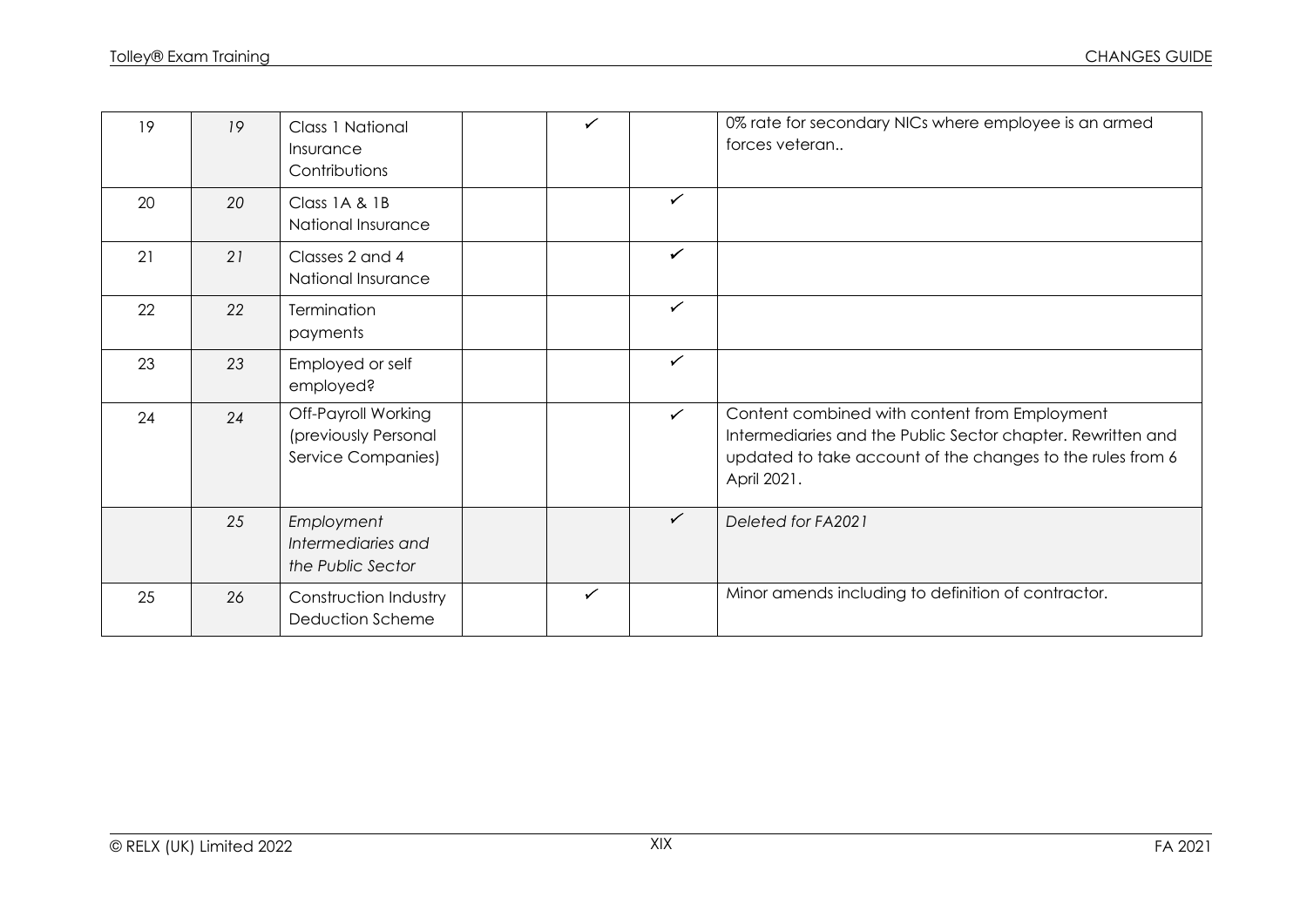### **CAPITAL GAINS TAX**

| <b>FA21</b>    | <b>FA20</b>    |                                              | Major   | Minor   | <b>No</b>    |              |
|----------------|----------------|----------------------------------------------|---------|---------|--------------|--------------|
| Ch             | Ch             | <b>Topic</b>                                 | changes | changes | changes      | <b>Notes</b> |
|                |                | Introduction to<br>capital gains tax         |         |         | ✓            |              |
| $\overline{2}$ | 2              | Calculation of capital<br>gains              |         |         | $\checkmark$ |              |
| $\mathfrak{S}$ | $\mathfrak{Z}$ | <b>Business asset</b><br>disposal relief     |         |         | $\checkmark$ |              |
| $\overline{4}$ | $\overline{4}$ | Relief for capital<br>losses                 |         |         | $\checkmark$ |              |
| 5              | $\mathfrak{S}$ | Reporting of gains<br>and payment of CGT     |         |         | $\checkmark$ |              |
| 6              | 6              | Part disposals                               |         |         | $\checkmark$ |              |
| $\overline{7}$ | $\overline{7}$ | Sales of leases                              |         |         | $\checkmark$ |              |
| 8              | $8\,$          | Grants of leases                             |         |         | $\checkmark$ |              |
| 9              | 9              | Chattels                                     |         |         | $\checkmark$ |              |
| 10             | 10             | Connected person &<br>Inter Spouse Transfers |         |         | $\checkmark$ |              |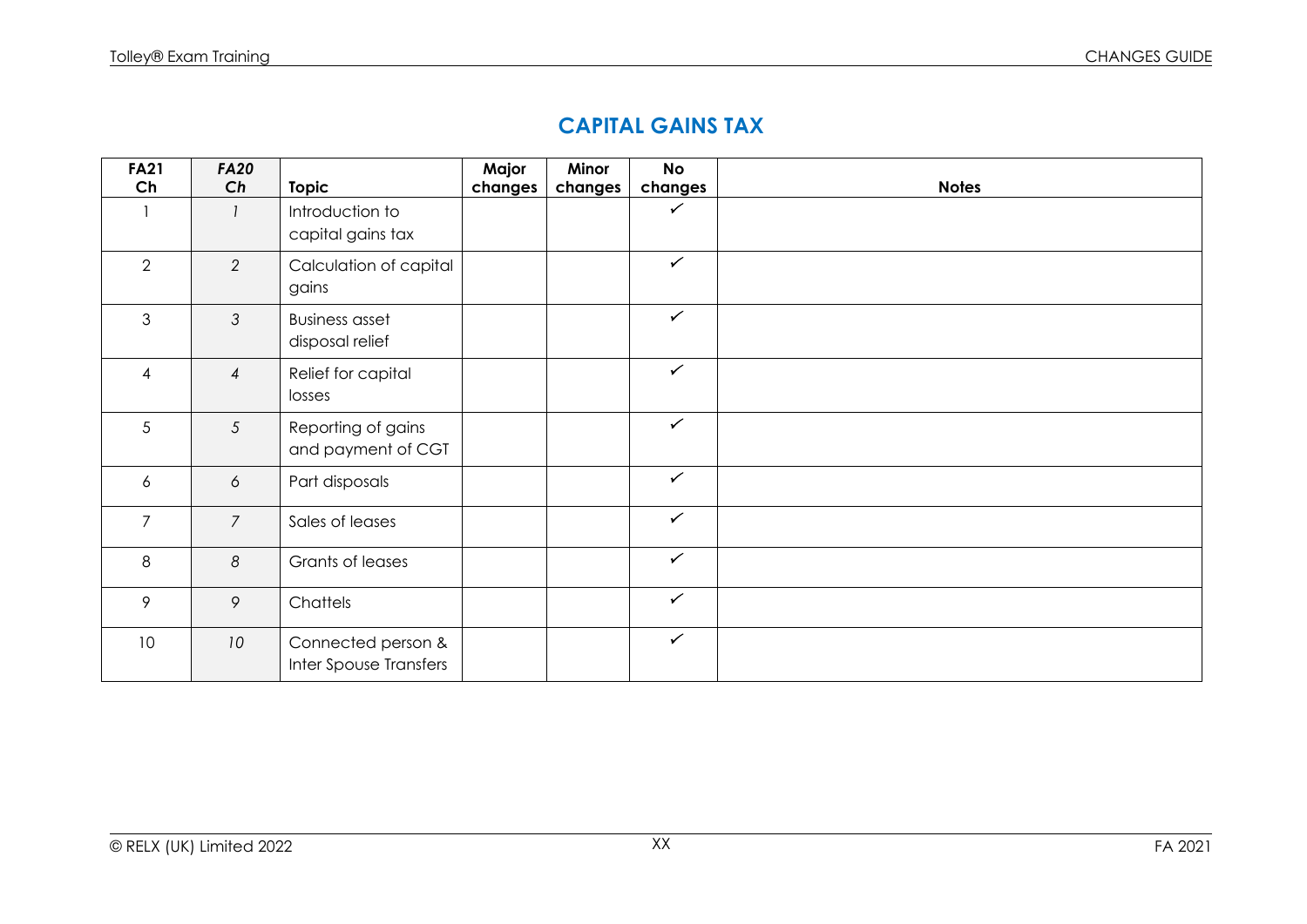| 11 | 11 | Shares & securities:<br>Matching rules     | $\checkmark$ |  |
|----|----|--------------------------------------------|--------------|--|
| 12 | 12 | Bonus issues & rights<br>issues            | $\checkmark$ |  |
| 13 | 13 | Takeovers and<br>reorganisations           | $\checkmark$ |  |
| 14 | 14 | Gilts & QCBs                               | $\checkmark$ |  |
| 15 | 15 | Earn-outs & deferred<br>consideration      | $\checkmark$ |  |
| 16 | 16 | Options                                    | $\checkmark$ |  |
| 17 | 17 | Rollover relief                            | $\checkmark$ |  |
| 18 | 18 | Rollover relief &<br>depreciating assets   | $\checkmark$ |  |
| 19 | 19 | Gift relief                                | $\checkmark$ |  |
| 20 | 20 | Gift relief - restrictions                 | $\checkmark$ |  |
| 21 | 21 | EIS and SEIS<br>reinvestment relief        | $\checkmark$ |  |
| 22 | 22 | Gains and Losses on<br>EIS and SEIS shares | $\checkmark$ |  |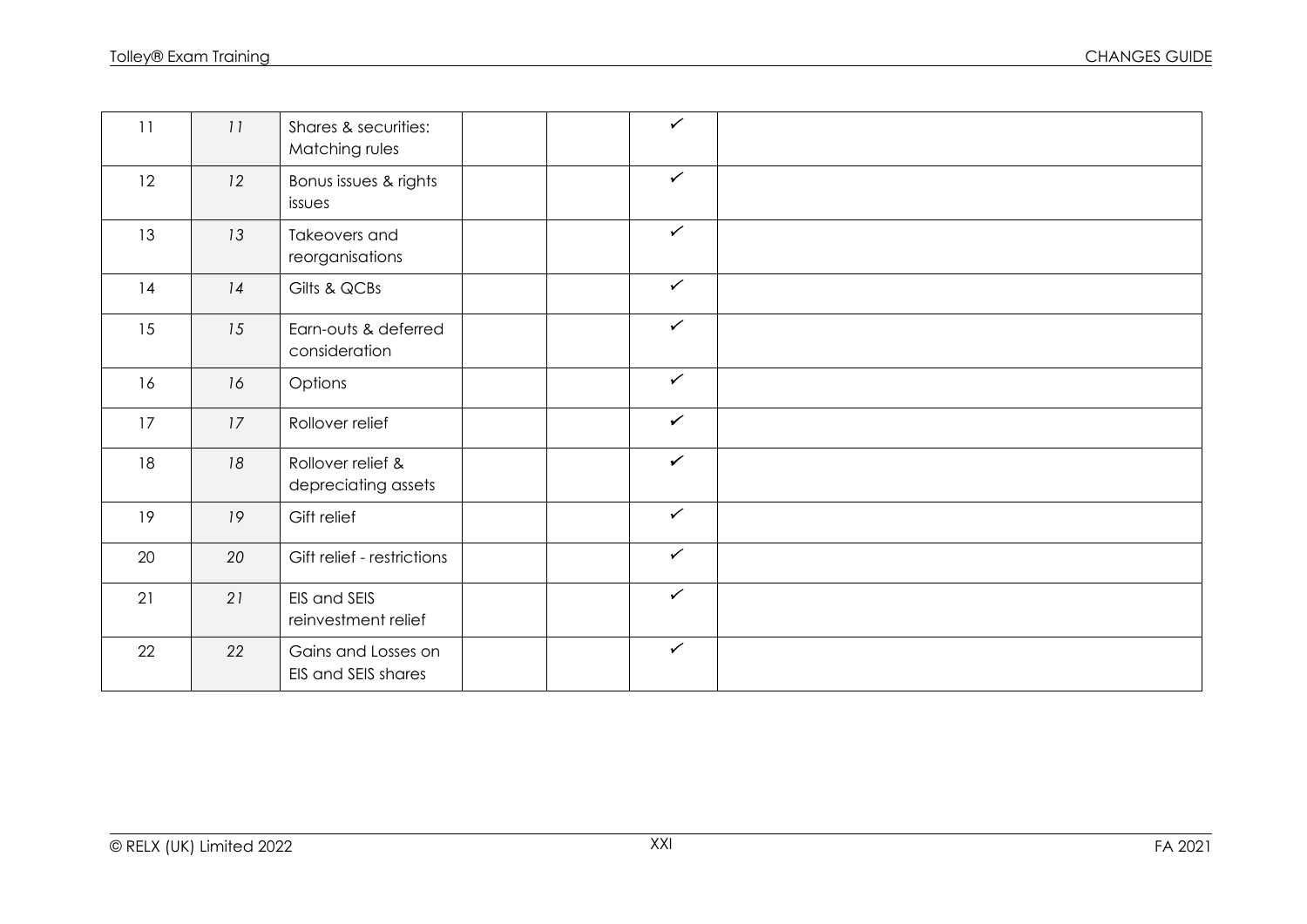| 23 | 23 | Incorporation relief                        |              | $\checkmark$ |                                                                                                    |
|----|----|---------------------------------------------|--------------|--------------|----------------------------------------------------------------------------------------------------|
| 24 | 24 | Principal private<br>residence relief       |              | $\checkmark$ |                                                                                                    |
| 25 | 25 | PPR relief - further<br>aspects             |              | $\checkmark$ |                                                                                                    |
| 26 | 26 | Assets lost or<br>destroyed                 |              | $\checkmark$ |                                                                                                    |
| 27 | 27 | Compensation for<br>assets damaged          |              | $\checkmark$ |                                                                                                    |
| 28 | 28 | Purchase of Own<br>Shares                   | $\checkmark$ |              | Expanded details of condition for capital treatment when<br>discharging inheritance tax liability. |
| 29 | 29 | Transactions in UK<br>Land                  |              | $\checkmark$ |                                                                                                    |
| 30 | 30 | Annual Tax on<br><b>Enveloped Dwellings</b> |              | $\checkmark$ |                                                                                                    |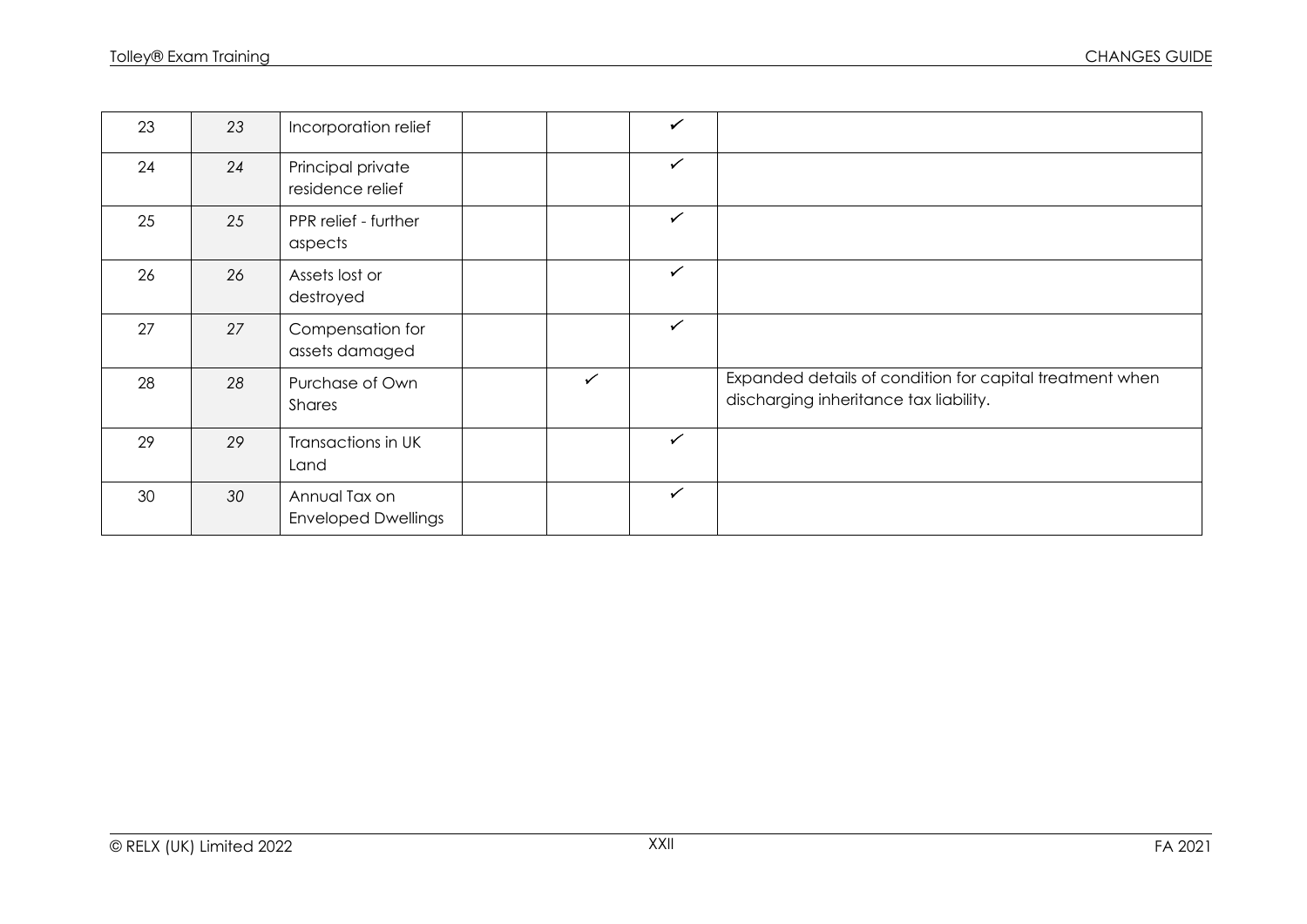#### **BUSINESS TAX**

| <b>FA21</b><br>Ch | <b>FA22</b><br>Ch | <b>Topic</b>                                                               | Major<br>changes | Minor<br>changes | <b>No</b><br>changes | <b>Notes</b> |
|-------------------|-------------------|----------------------------------------------------------------------------|------------------|------------------|----------------------|--------------|
|                   |                   | Trading Income and                                                         |                  |                  | $\checkmark$         |              |
|                   |                   | the Badges of Trade                                                        |                  |                  |                      |              |
| $\overline{2}$    | $\overline{2}$    | Adjustment of Profit -<br><b>General Principles</b>                        |                  |                  | $\checkmark$         |              |
| 3                 | $\mathfrak{Z}$    | Common Adjustments                                                         |                  |                  | $\checkmark$         |              |
| $\overline{4}$    | $\overline{4}$    | Current Year Basis and<br><b>Opening Year Rules</b>                        |                  |                  | $\checkmark$         |              |
| 5                 | 5                 | Overlap Relief and<br><b>Closing Year Rules</b>                            |                  |                  | $\checkmark$         |              |
| 6                 | 6                 | Change of<br><b>Accounting Date</b>                                        |                  |                  | $\checkmark$         |              |
| $\overline{7}$    | $\overline{7}$    | <b>Capital Allowances -</b><br>Definitions                                 |                  |                  | $\checkmark$         |              |
| 8                 | 8                 | <b>Capital Allowances -</b><br><b>Basic Computations</b>                   |                  |                  | $\checkmark$         |              |
| 9                 | 9                 | <b>Capital Allowances -</b><br><b>First Year Allowances</b><br>and the AIA |                  |                  | $\checkmark$         |              |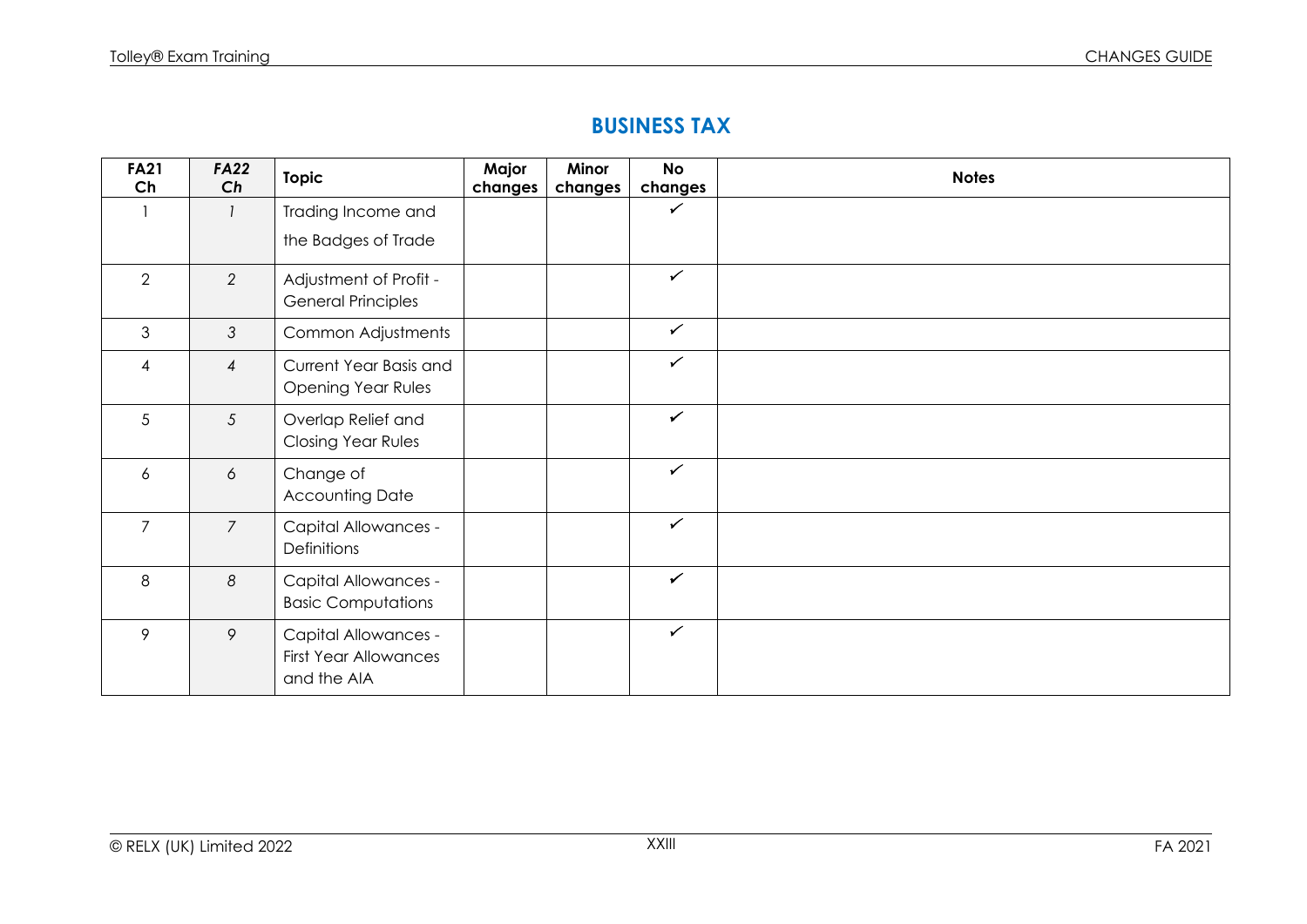| 10 | 10 <sup>°</sup> | <b>Capital Allowances -</b><br><b>Further Computations</b> |              | $\checkmark$ |                                                                                  |
|----|-----------------|------------------------------------------------------------|--------------|--------------|----------------------------------------------------------------------------------|
| 11 | 11              | Capital Allowances -<br>Cars and Other Points              | $\checkmark$ |              | Section on Structures and Buildings Allowances moved to new<br>separate chapter. |
| 12 | n/a             | Structures and<br><b>Buildings Allowance</b>               | $\checkmark$ |              | Detail moved from previous chapter.                                              |
| 13 | 12              | Losses - Continuous<br>Trades                              | $\checkmark$ |              | New section on temporary three year carry back.                                  |
| 14 | 13              | Losses - Opening and<br>Closing Year Rules                 |              | $\checkmark$ |                                                                                  |
| 15 | 14              | Introduction to<br>Partnerships                            |              | $\checkmark$ |                                                                                  |
| 16 | 15              | <b>Partnership Changes</b>                                 |              | $\checkmark$ |                                                                                  |
| 17 | 16              | Partnership Admissions<br>and Retirements                  |              | $\checkmark$ |                                                                                  |
| 18 | 17              | Partnership Losses                                         |              | $\checkmark$ |                                                                                  |
| 19 | 18              | <b>Limited Liability</b><br>Partnerships                   |              | $\checkmark$ |                                                                                  |
| 20 | 19              | <b>Partnership Capital</b><br>Gains - basic principles     |              | $\checkmark$ |                                                                                  |
| 21 | 20              | Partnership Capital<br>Gains - further aspects             |              | $\checkmark$ |                                                                                  |
| 22 | 21              | Partnership Capital<br>Gains - asset<br>revaluations       |              | $\checkmark$ |                                                                                  |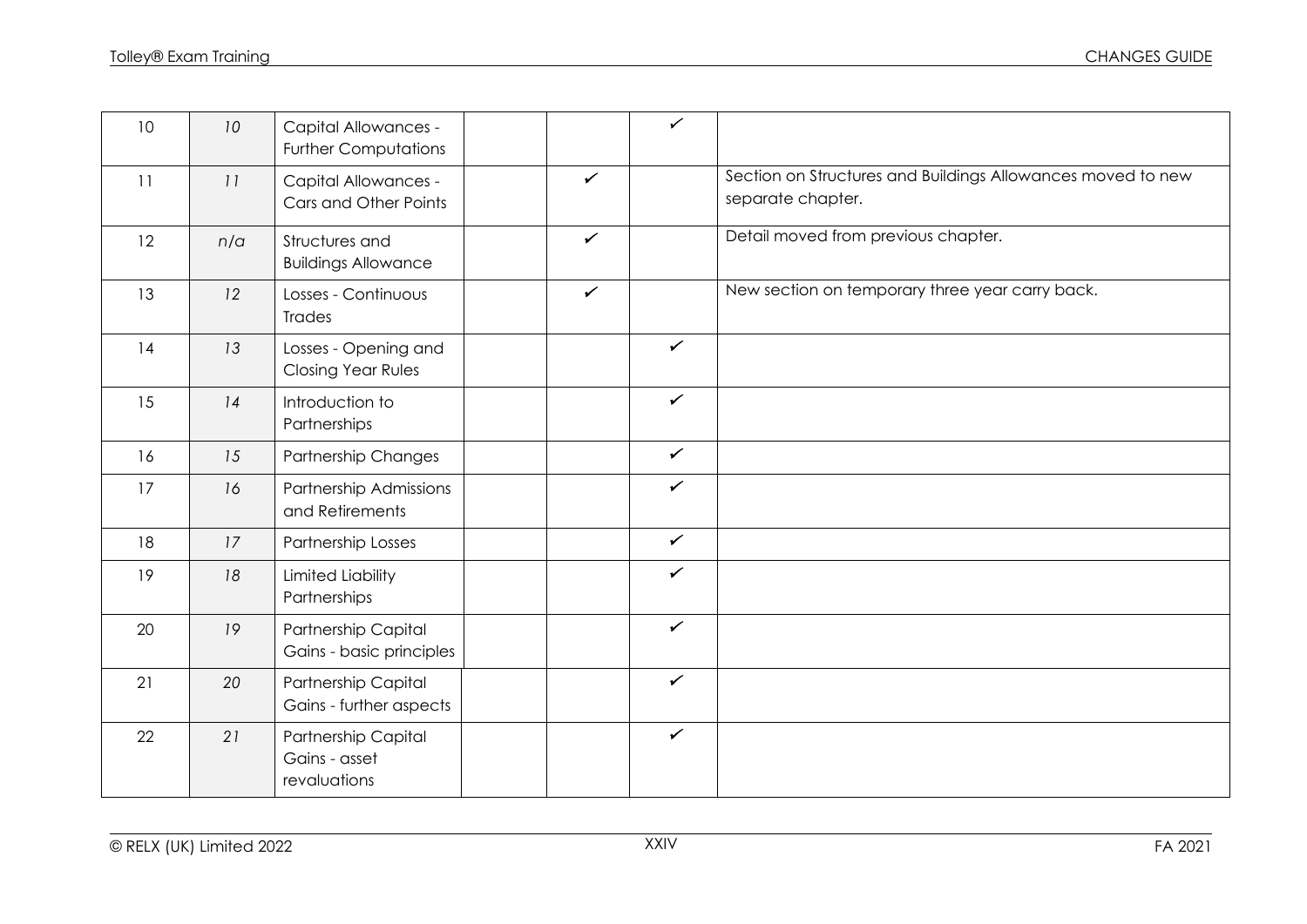### **CORPORATION TAX**

| <b>FA21</b><br>Ch | <b>FA20</b><br>Ch | <b>Topic</b>                                   | Major<br>changes | <b>Minor</b><br>changes | <b>No</b><br>changes | <b>Notes</b>                                                                                                                                 |
|-------------------|-------------------|------------------------------------------------|------------------|-------------------------|----------------------|----------------------------------------------------------------------------------------------------------------------------------------------|
|                   |                   | Introduction to<br>Corporation Tax             |                  | ✓                       |                      | Changes to reflect enhanced FYA.                                                                                                             |
| $\overline{2}$    | $\overline{2}$    | Computation of<br>Corporation Tax              |                  |                         | $\checkmark$         |                                                                                                                                              |
| 3                 | 3                 | Long Periods of<br>Account                     |                  |                         | $\checkmark$         |                                                                                                                                              |
| $\overline{4}$    | $\overline{4}$    | Corporation Tax<br>Self-Assessment<br>(CTSA)   |                  |                         | $\checkmark$         |                                                                                                                                              |
| 5                 | 5                 | Payment of<br>Corporation Tax                  |                  | ✓                       |                      | Removed references to pre 1 April 2019.                                                                                                      |
| 6                 | 6                 | Interest on Late<br>Paid Tax and<br>Repayments |                  |                         | $\checkmark$         |                                                                                                                                              |
| $\overline{7}$    | $\overline{7}$    | <b>CTSA Penalty</b><br>Regime                  |                  |                         | $\checkmark$         |                                                                                                                                              |
| 8                 | 8                 | Property Income                                |                  |                         | $\checkmark$         |                                                                                                                                              |
| 9                 | 9                 | Loan Relationships                             |                  |                         | $\checkmark$         |                                                                                                                                              |
| 10                | 12                | Corporate Capital<br>Gains                     |                  | $\checkmark$            |                      | Updated to include corporate capital loss restriction                                                                                        |
| 11                | 13                | Intangible Fixed<br>Assets                     | $\checkmark$     |                         |                      | Treatment of goodwill simplified with acquisitions between 1 April<br>2002 and 7 July 2015 removed, to reflect reduced scope of<br>syllabus. |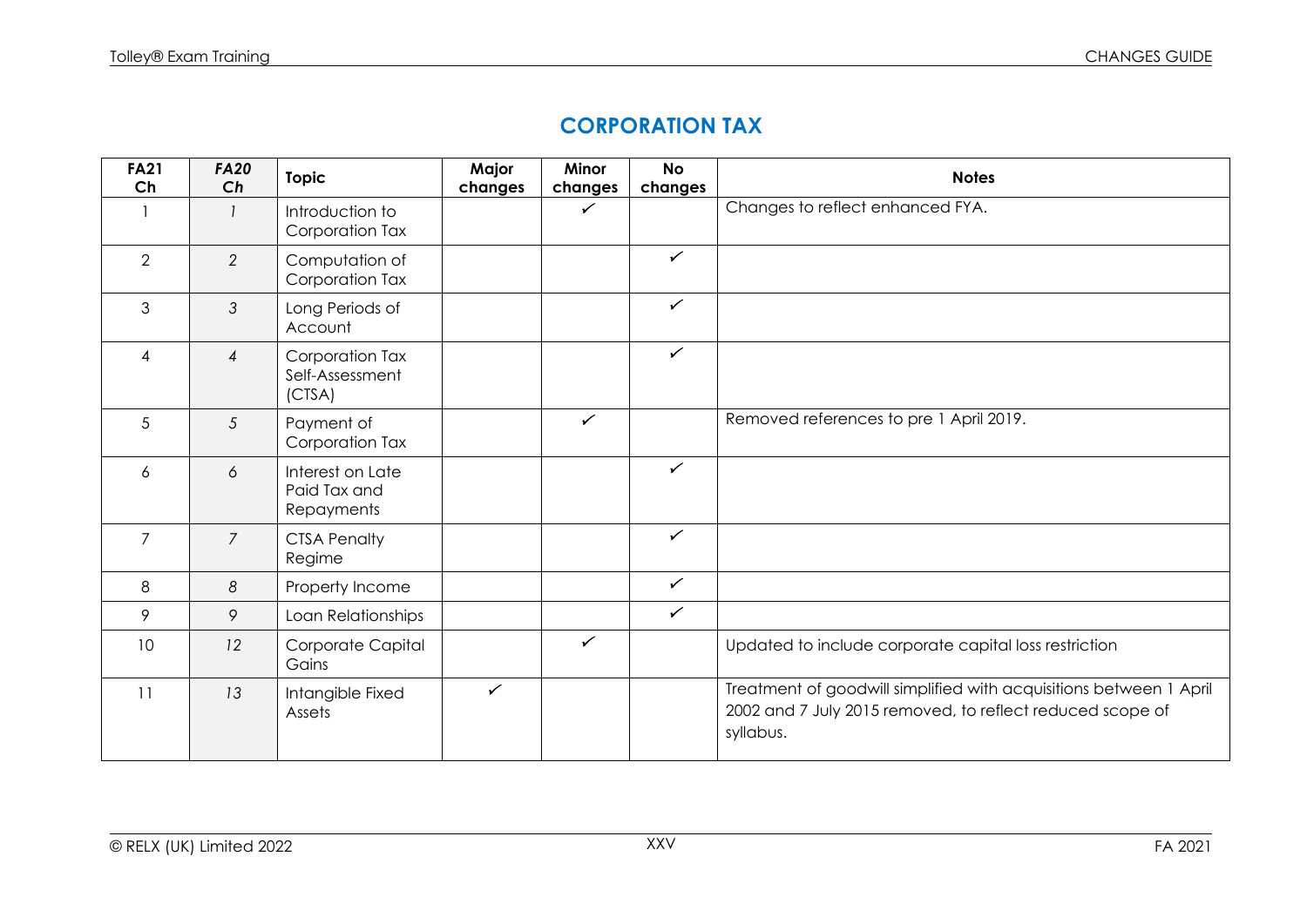| 12 | 14              | Research and<br>Development<br>Expenditure   | ✓            |              | New PAYE and NIC cap on SME R&D tax credit.<br>Tax relief for capital expenditure on R&D added to this chapter.                                                                                                          |
|----|-----------------|----------------------------------------------|--------------|--------------|--------------------------------------------------------------------------------------------------------------------------------------------------------------------------------------------------------------------------|
| 13 | 15              | Companies with<br><b>Investment Business</b> |              | $\checkmark$ |                                                                                                                                                                                                                          |
| 14 | 10 <sup>°</sup> | Relief for Trading<br>Losses                 | ✓            |              | Temporary extended carry back loss relief for accounting periods<br>ending between 1.4.20 and 31.3.22. Removal of pre-1 April 2017<br>losses throughout losses chapters reflecting syllabus changes.<br>Chapter rewrite. |
| 15 | 11              | Relief for Other<br>Losses                   | ✓            |              | Removal of pre-1 April 2017 losses throughout losses chapters<br>reflecting syllabus changes.                                                                                                                            |
| 16 | 16              | The Principles of<br>Group Relief            | $\checkmark$ |              | Removal of reference to pre-1 April 2017 losses reflecting syllabus<br>change.                                                                                                                                           |
| 17 | 17              | Group Relief-<br><b>Further Aspects</b>      |              | $\checkmark$ |                                                                                                                                                                                                                          |
| 18 | 18              | <b>Group Capital</b><br>Gains                |              | $\checkmark$ |                                                                                                                                                                                                                          |
| 19 | 19              | Group Gains-<br><b>Further Aspects</b>       |              | $\checkmark$ |                                                                                                                                                                                                                          |
| 20 | 20              | Change in<br>Ownership of a<br>Company       |              | $\checkmark$ |                                                                                                                                                                                                                          |